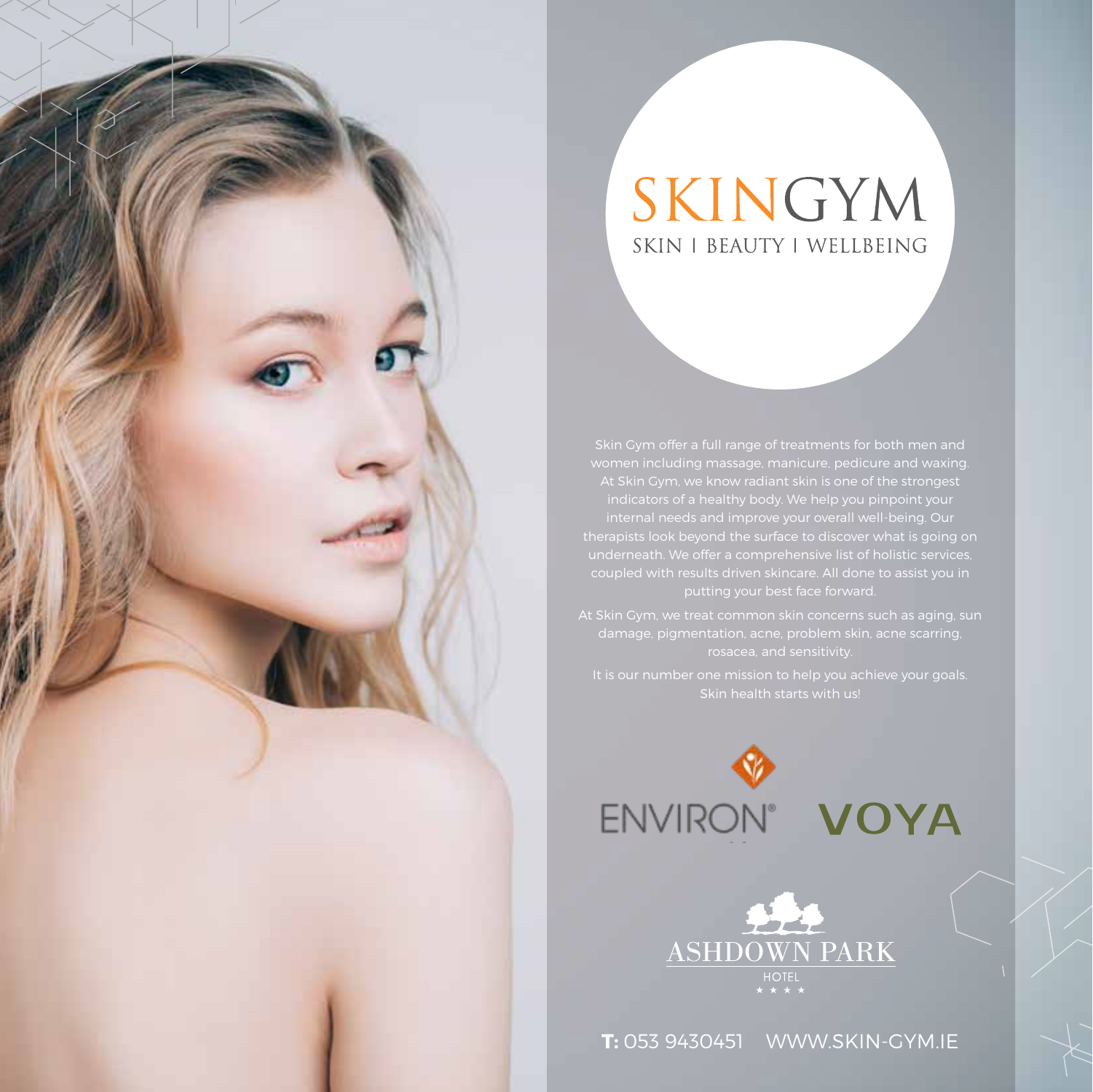

ENVIRON combines the best of what science and cutting-edge technology has to offer with sound skincare principles to provide superior scientific skincare for everyone. Dr. Des Fernandes designed Environ to correct the chronic deficiency of vitamin A that everyone suffers from in the exposed areas of their skin. The formulae of Environ are entirely based on the need to replenish all the essential skin nutrients lost by exposure to the sun and environmental factors, and at the same time rehydrate the skin. Environ skincare products have been formulated to combat and relive the harmful effects of today's harsh environmental changes and pollution, as well as the modern-day effects of stress and poor diet. Every day our skin loses vitamins due to exposure to these elements, which exacerbates the visible signs of ageing. The only way to effectively replenish these lost skin vitamins is through topical applications and supplements. At Skin Gym we offer the full range of Environ professional treatments and homecare products. Our Environ trained therapists develop custom skincare regimens and treatment plans to target your skin concerns.

# ENVIRON TREATMENTS

#### SKIN FITNESS ASSESSMENT <del>€40</del>

We encourage you to schedule a skin fitness assessment. Here, we will discuss your goals and treatment history in order to devise a holistic skin treatment plan that works for you. We emphasise education and open communication with our clients. We give you the information you need to find the best treatment available to maintain the health of your skin. Price is redeemable; reductions will apply to chosen skin treatments or homecare.

## electro-sonic ESSENTIAL TREATMENTS

Environ's pioneering dual electro-sonic technology sets the benchmark for professional skincare treatments. Low frequency sonophoresis together with pulsed iontophoresis in combination with Environ's professional skin care products, help deliver more of what skin needs where it needs it most - making a real lasting dfference to your skin, for life.

#### ESSENTIAL YOUTH RESET60mins €80

Helps soften the appearance of fine lines, sun-damage & sagging skin with our peptide and vitamin packed facial for a more youthful appearance.

### ESSENTIAL MOISTURE BOOST 60mins €80

Helps reduce the appearance of fine lines caused by dehydration and increases the plumpness of the deeper layers of the skin. Hyaluronic Acid is the hero ingredient, promoting a moisturised, glowing-looking skin.

#### ESSENTIAL COMFORT CALM 60mins €80

Ideal for sensitive, irritated skin. A powerful combination of smart ingredients, leaving the skin feeling soothed with a healthy radiance.

#### ESSENTIAL RADIANCE REVEAL 60mins €80

A targeted solution for sun-damaged or pigmented skin. Boosting the skin with the correct combination of ingredients, results in flawless, radiant-looking skin.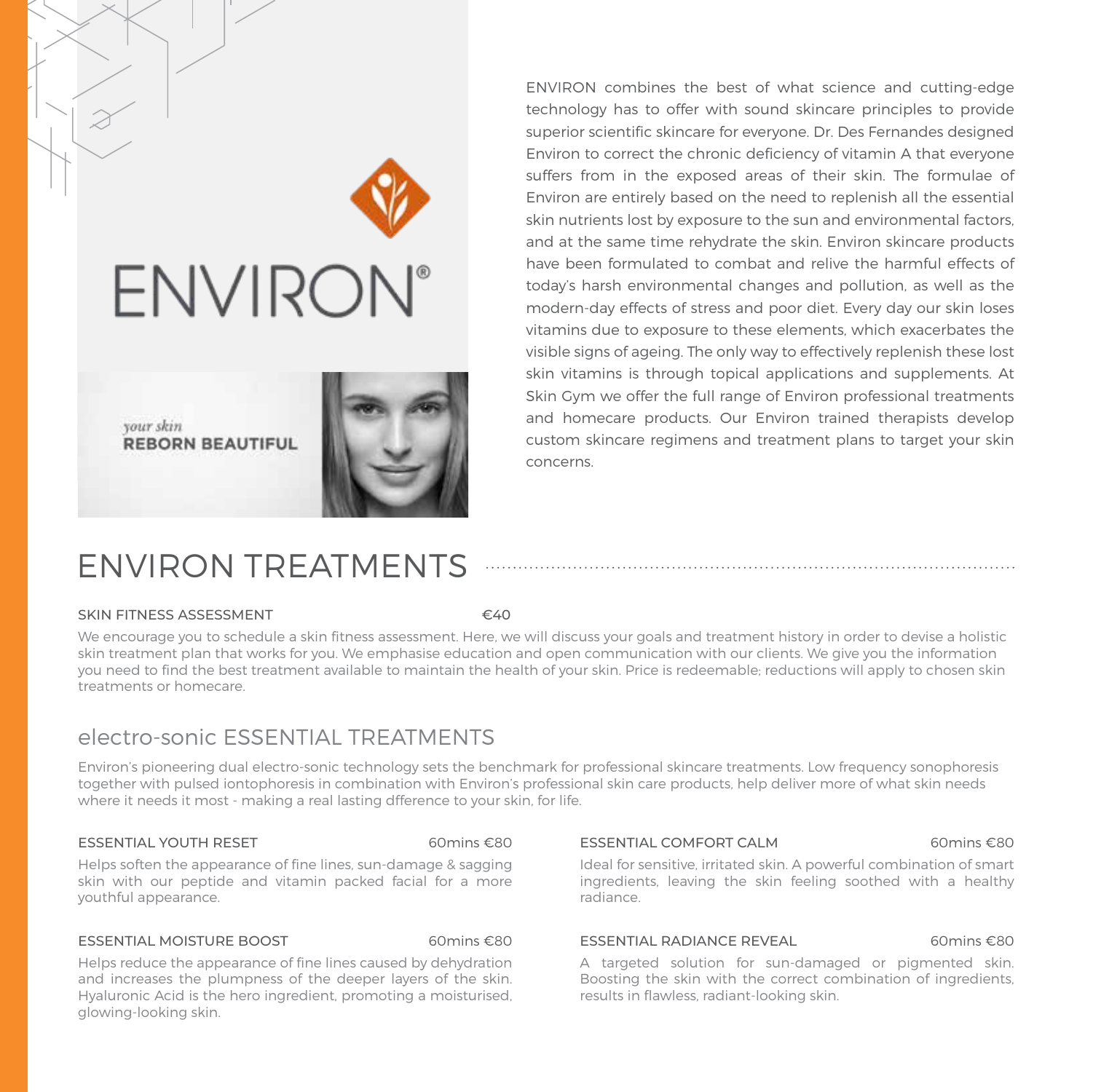# ENVIRON TREATMENTS

## electro-sonic FOCUS-ON TREATMENTS

Specially developed to target specific areas using Environ's revolutionary dual electro-sonic DF technology, ensuring that your primary skin care concerns are directly addressed. Perfect for when time is limited.

#### FOCUS-ON **FROWN** treatment 30 mins £50

An iconic peptide blend assists in reducing the appearance of expression and frown lines around the eyes and forehead ,resulting in a more youthful appearance.

#### FOCUS-ON **EYE** treatment 30 mins €50

Combining our powerful peptide complexes with Hyaluronic Acid ensures a completely refreshed, hydrated and youthful appearance.

#### FOCUS-ON **TEXTURE** treatment 30 mins €50

An intensive combination of the three Environ technologies; Dual ELECRO-SONIC, COOL PEEL and MICRO PERFUSION improve the appearance of mild scarring revealing smoother, evenly textured skin.

#### FOCUS-ON **EVEN TONE** treatment 30 mins €50

The powerful combination of vitamin A, C and AHA is a unique approach to assist in lightening the appearance of pigmented marks resulting in a more even-toned, brighter complexion.

## ENVIRON COOL PEEL® TREATMENTS

Environ's unique Cool Peel\_ Technology is a non-invasive, intelligent skin renewal system developed by Dr Des Fernandes to safely and actively help refine, revive and brighten skin. Experience a real, lasting difference to skin through beautiful science.

#### YOUTH RENEW COOL PEEL 60 mins €75

This cool peel treatment assists with reducing the appearance of premature ageing, fine lines, sun damage and an uneven skin complexion. Discover the power of an intelligent skin peel that will leave the skin looking refreshed and vibrantly youthful.

#### MOISTURE BOOST COOL PEEL 60 mins €75

Designed to gently treat the skin's surface and focus on revitalising dry, tired-looking skin, revealing a healthy-looking glow. This gentle yet effective peel is suitable to do all year round with no visible peeling.

#### DEEP CLEANSING COOL PEEL 60 mins €75

Environ's interpretation of the classic deep cleanse facial. This unique method of deep cleansing the skin is gentle in exfoliating the skin's surface, yet effective in purifying and assisting to control the appearance of congested, breakout-prone skin. This unique, gentle peel helps to achieve visible improvements, leaving the skin looking radiantly healthy and refreshed.

#### BRIGHT RECOVERY COOL PEEL 60 mins €75

This gentle lactic acid cool peel assists with reducing the appearance of premature ageing, fine lines and uneven toned skin complexion as a result of excessive sun exposure.

### BLEMISH CONTROL COOL PEEL 60 mins €75

This powerful cool peel therapy assists with the management of blemish prone, distressed skin by purifying, cleansing and assisting to unclog pores and dissolve impurities. Our hero treatment for problematic skin conditions.

#### VIBRANT-C MICRO PEEL 45 mins €70

A concentrated vitamin C infused peel that is freshly mixed before application to ensure optimum freshness. Proven to deliver a healthy complexion with an even skin tone and texture because vitamin C is essential for the skin to function at its best. Excellent choice for sun damaged, pigmentation and mature skins.

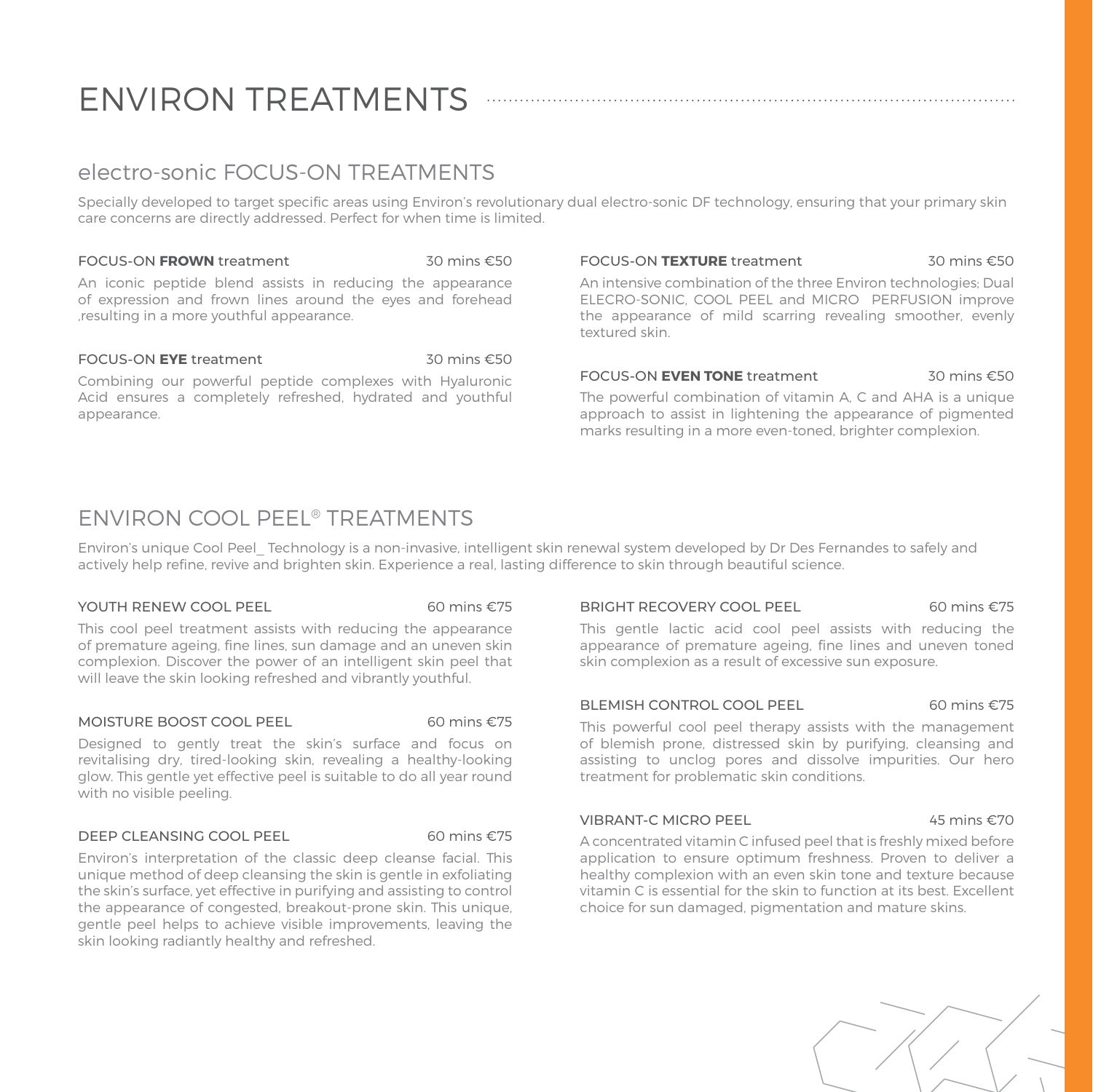# VOYA



Irish Organic Skincare range VOYA combines the highest-quality botanical ingredients and aromatherapy oils with certified organic seaweed. The seaweed is carefully harvested by hand and selected by sight from the wild Atlantic coast and is accredited by the Organic Soil Association. This assures that the ingredients have surpassed the strictest standards and are sourced both responsibly and ethically. Seaweed naturally cleanses and purifies your skin, helping to improve its suppleness and elasticity. It helps to reduce the signs of ageing by toning, smoothing, moisturising and stimulating skin cells. VOYA products are all certified organic, are suitable to use during pregnancy and are formulated to deeply nourish your skin and aid its natural ability to heal and repair.

## FACIAL<sub>S</sub>

#### VOYA EXPRESS FACIAL25mins €50

This introductory facial will give a quick & instant pick-me up for dull, lifeless skin. This is also an excellent pre make-up facial for that special occasion.

#### VOYA SELF DISCOVERY RADIANCE FACIAL 50mins €75

This skin type-specific, ocean inspired organic facial is deeply detoxifying, thoroughly revitalizing and helps to smooth skin tone and increase clarity. A relaxing facial massage to release any build-up of toxins and to repair and nourish skin cells damaged by pollution and chemical exposure. Using a combination of gentle exfoliators, serums and masks, this facial helps to transform your skin leaving it feeling purified, nourished and perfectly balanced. You will be left with a revived glowing, yet non-greasy complexion, enriched and strengthened.

CHOOSE 1 OF 3 FACIALS FOR YOUR JOURNEY:

- Purifying Facial (Oily/ Combination Skin)
- Ultra Calming Facial (Sensitive Skin)
- Intensive Hydra Veil Facial (Dry Skin)

#### DELUXE FACIAL EXPERIENCE80mins €120

The ultimate VOYA facial experience. Your treatment begins with a relaxing back massage to induce relaxation and gently melt away muscular pain. This is followed by a results-driven hydrating and purifying facial, which includes facial massage to deeply hydrate the skin, along with a dual-action facial mask which utilizes the exclusive re-mineralizing, seaweed Leaves. This facial leaves the skin rejuvenated, the appearance of deep-set wrinkles is reduced and the skin's texture is left hydrated and plumped.

#### VOYA ANTI-AGING RESTORATIVE FACIAL 50mins €80

This intensive facial is particularly good for sensitive, maturing, dry or dehydrated skin. Using a combination of anti-oxidant algae complexes and a restorative blend of organic ingredients, this facial helps to fight the signs of aging and reduce the appearance of fine lines and wrinkles through lifting, plumping and firming. Fresh leaves of wild Atlantic seaweed are placed over a richly blended oxygenating face mask while particular attention is paid to the neck and décolleté. Your skin is left beautifully hydrated and refreshed.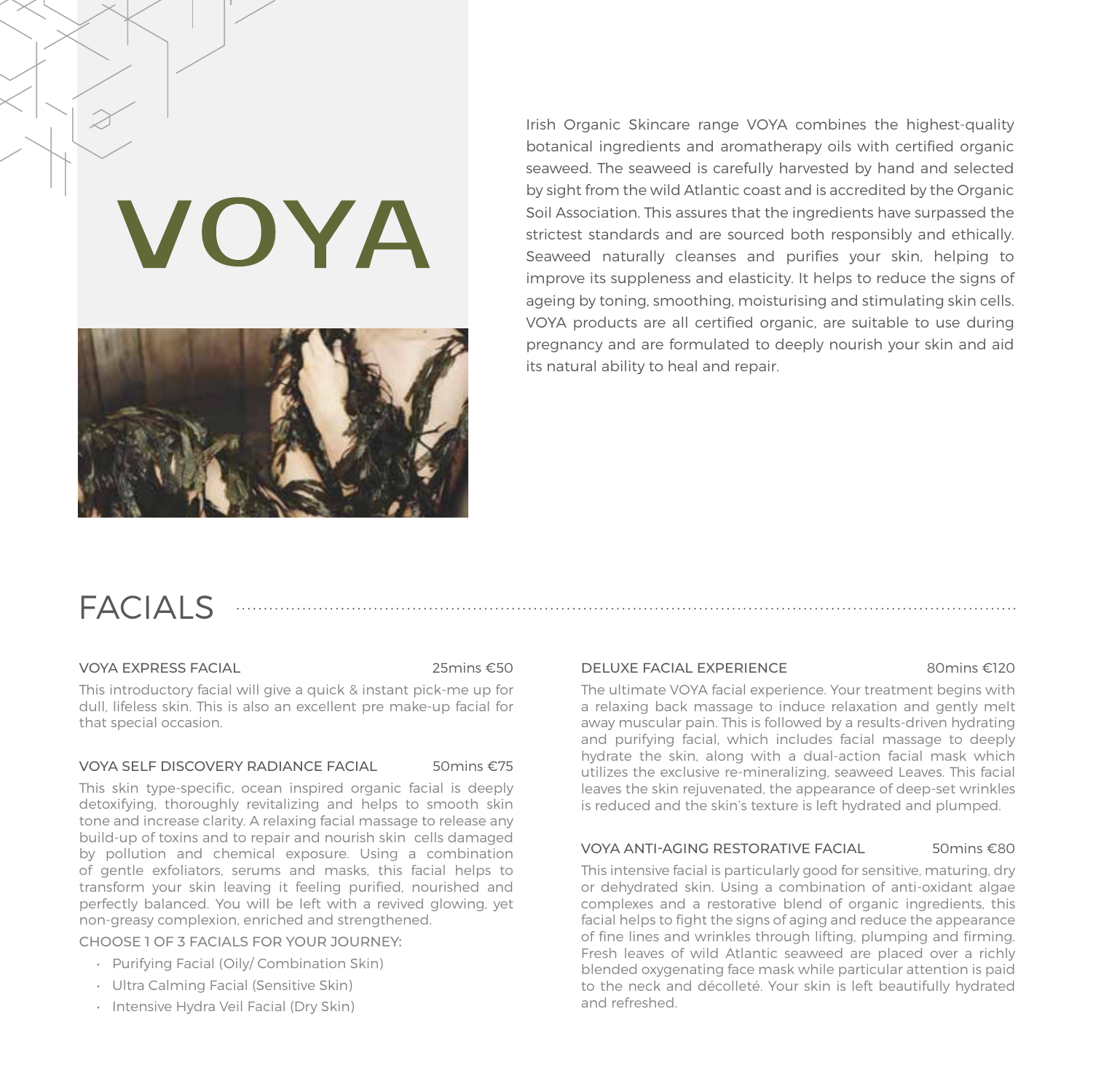# MASSAGE ......

#### DEEP TISSUE BACK MASSAGE25mins €50

Deep tissue massage is designed to specifically relieve stress and tension in the body. This massage focuses on realigning deeper layers of muscles. It is used for chronic aches and pains, and contracted areas such as upper and lower back.

#### COCONUT MELT BACK MASSAGE 25mins €50

Our back takes a lot of pressure in our lives—whether from work or play! Tension can be carried in our neck, shoulders and lower back resulting in stress and pain. This express massage is designed to ease away tension in the back neck and shoulders.

#### INDIAN HEAD MASSAGE25mins €50

An ancient head and shoulder massage to relax the mind and body.

#### COCONUT FACE, SCALP & HAIR TREATMENT 25mins €50

A treatment that focuses on crown chakra with deep pressures of the thumb and fingers that entrusts a powerful effect for the body and helps maintain a vigorous shape. Through the use of Virgin Coconut Oil, this treatment also nourishes the hair.

#### ROYAL ASH 50mins €75

A Royal Ash massage is an authentic healing treatment, which is excellent to relieve muscle stiffness and stress. This no skin on skin contact massage involves the client being wrapped in a sheet while the therapist performs pressure points, rhythmical body palming and hot stone placement designed to balance energy flow within the body.

#### COCONUT FULL BODY MASSAGE 50mins €80

Using rhythmical techniques to relax the deepest tension in the gentlest way, our signature massages use coconut oil to improve circulation, help oxygenate the skin and reveal a healthy glow. The mind and body are left energized and in a state of harmony.

#### VOYA VOYAGER MASSAGE JOURNEY 50mins €80

A complete top-to-toe relaxation journey, this treatment incorporates scalp, face and body massage alongside stretches that echo the movement of the sea. Combining both gentle and stimulating motions, this massage is the ultimate luxury treatment to relieve aches and pains. \*Tailored to individual needs.

Chooses from:

- Uplift Angelicus Serratus
- Relax Mindful Moments
- Muscle Relief Ginger Chai

### "MUM TO BE' MASSAGE 50mins €80

This nurturing massage which has been thoughtfully adapted to each stage of pregnancy, connects mother and baby through the wonderful power of touch. The techniques specially designed by Skin Gym help relieve tension in the back as well as alleviating swelling in the hands and feet.

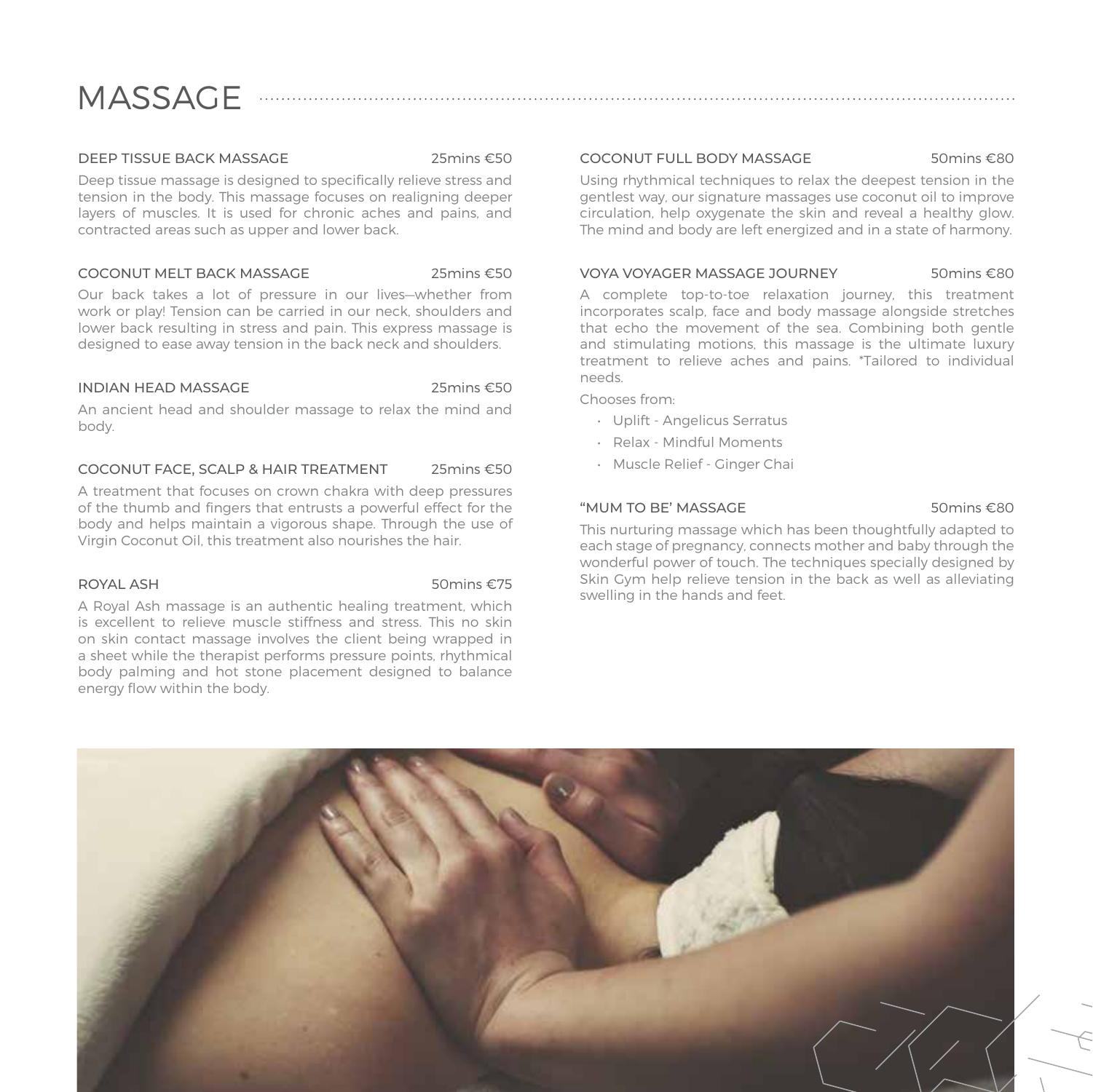

## WAXING

| FULL LEG           | €30 | <b>FACE SIDES</b> | €9  |
|--------------------|-----|-------------------|-----|
| HAIFIFG            | €20 | <b>FYFRROW</b>    | €10 |
| <b>BIKINI LINE</b> | €16 | UPPFRIIP          | €9  |
| <b>UNDERARM</b>    | €16 | <b>CHIN</b>       | €9  |
| ARM WAX            | €18 |                   |     |

# MALE GROOMING

| BACK         | €30 | <b>SHOULDERS</b> | €15 |
|--------------|-----|------------------|-----|
| <b>CHEST</b> | €30 | BACK & CHEST     | €50 |

# IT'S ALL IN THE EYES ...............

| EYEBROW TINT  | €10 | EYEBROW SHAPE $\in$ 10 |  |
|---------------|-----|------------------------|--|
| FYFI ASH TINT | €12 |                        |  |

## EYE TRIO €25

Experience a complete consultation and face shape diagnosis before we completely transform you with an eyebrow shaping treatment, eyelash and brow tint.

> \* PATCH TEST REQUIRED FOR WAXING AND TINTING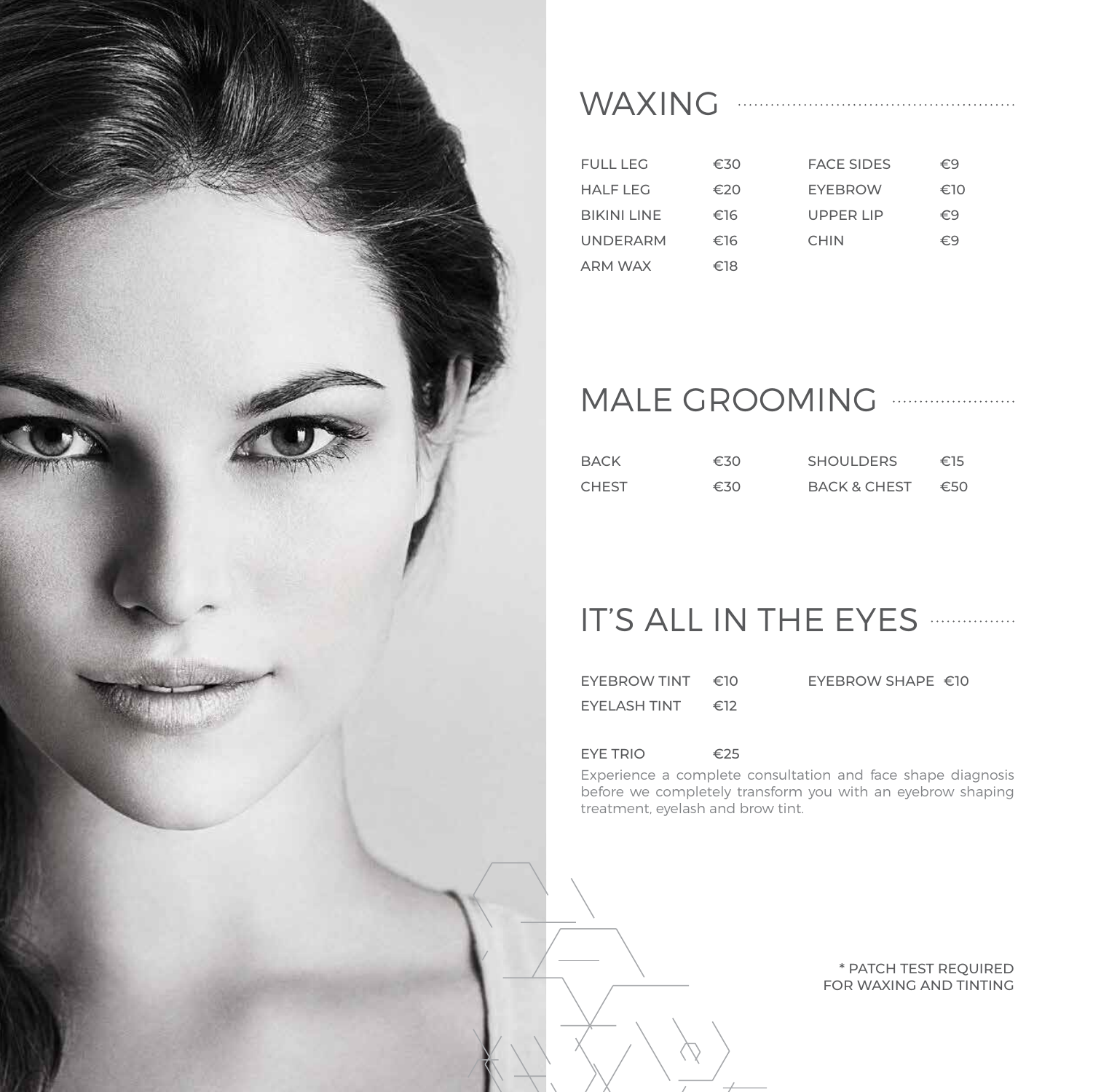# FINGERS AND TOES

| <b>DELUXE MANICURE</b>                                                                                                                                   | €36 | FILE AND PAINT          | €20 |
|----------------------------------------------------------------------------------------------------------------------------------------------------------|-----|-------------------------|-----|
| Includes nail file, cuticle work, hand & arm massage and your                                                                                            |     | <b>SHELLAC MANICURE</b> | €26 |
| choice of colour or French polish.                                                                                                                       |     | SHELLAC POLISH FEET     | €26 |
|                                                                                                                                                          |     | SHELLAC REMOVAL         | €5  |
| <b>DELUXE PEDICURE</b>                                                                                                                                   | €50 |                         |     |
| Includes foot soak and foot scrub, nail file, cuticle work, removal<br>of hard skin and foot massage followed your choice of colour or<br>French polish. |     |                         |     |

# FOR YOUR WEDDING DAY **And CONDUCTER** FOR YOUR WEDDING DAY

## Everyone wants to look their best on their wedding day!

To achieve your best results we advise you book a consultation six months prior to the big day. During your consultation you can discuss your treatment goals and a tailored home care and treatment package will be designed for you.

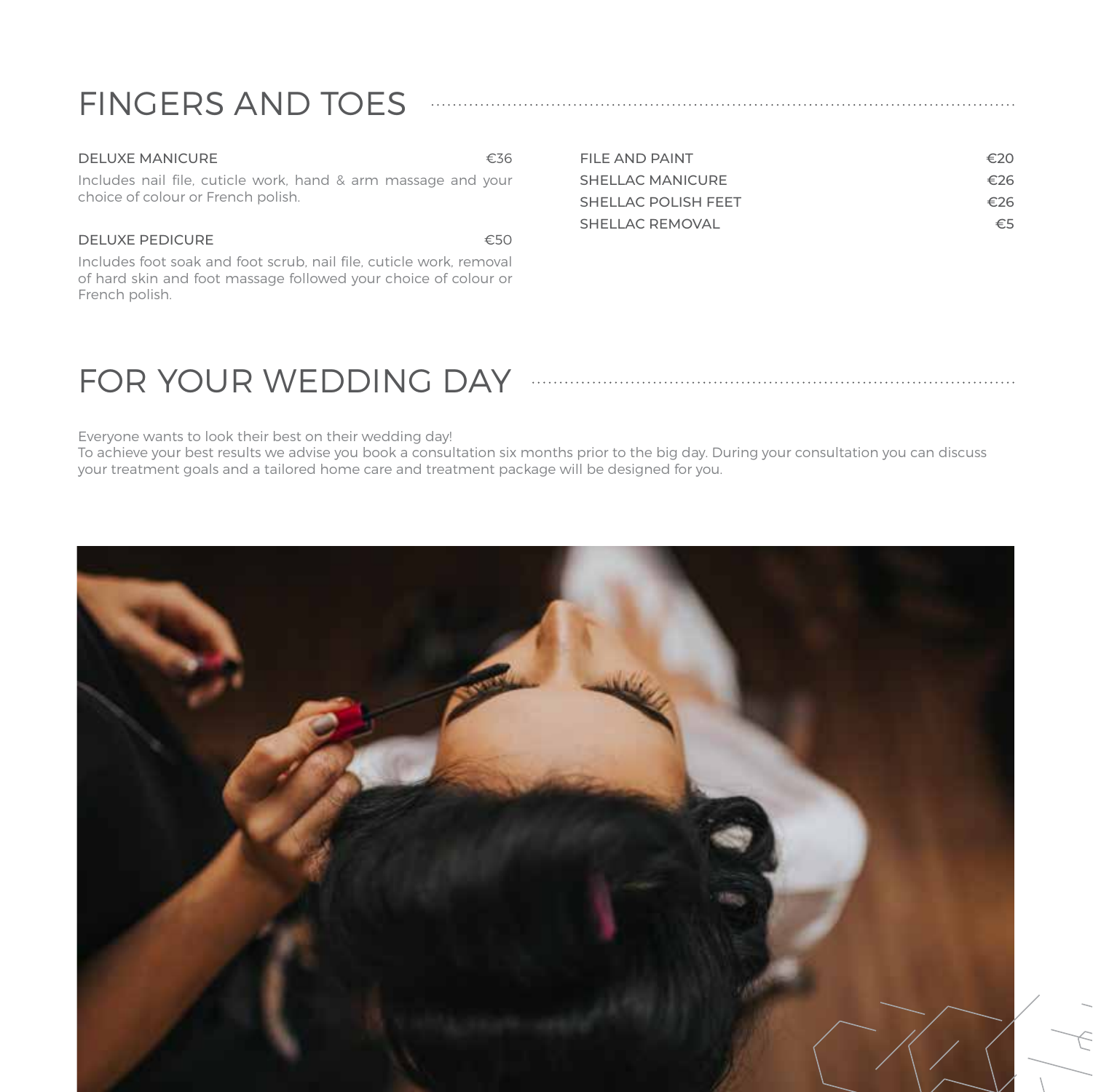# SKIN GYM SALON ETIQUETTE

In order for your experience at Skin Gym to be as enjoyable and carefree as possible we urge you to book and prepay your required treatments in advance. This can be done online or over the phone.

- Whilst we will of course facilitate you as much as possible, we cannot guarantee availability if left until the day of arrival.
- All appointments must be pre-booked and for that reason, we cannot accept walk in bookings.
- Clients are required to arrive 5 minutes prior to their appointed time. We ask that clients do not arrive any earlier to allow for social distancing.
- Prior to your appointment you will receive a digital consultation form by email that you must fully complete and return back 24 hours before your appointment.
- We ask our clients to refrain from visiting the spa if they have one or more symptom of Covid 19 or if they have come in contact with a diagnosed case of Covid 19.
- We ask our clients to refrain from visiting the spa if they are under isolation or quarantine.
- Please respect the spas sanitization standards and processes posted within the spa.
- Please be advised no children are permitted in Skin Gym Salon. All clients must be over 18 to receive treatments.
- For hotel residents we advise arrival to the salon in robe and slippers provided in room.
- Handshakes are no longer permitted.
- We are reducing our numbers to allow for effective social distancing and we are asking all clients to abide by the signage.
- Our therapists will be wearing PPE for the duration of the treatment and we ask our clients to do the same.

#### **Skin Gym Commitment to our guests**

- Meeting or exceeding all state local and regulatory guidelines relating to sanitization and hygiene.
- Prohibiting employees who have a fever or are sick from engaging with guests or guest areas.
- Training employees on sanitization and hygiene standards.
- Washing hands for a minimum of 20 seconds at the start and end of the treatment/service.
- Provide full refunds to guests unable to make their appointment due to illness with advance notice.
- Fully sanitizing all treatment spaces between each service.
- Always providing clean linen, towels, robes, slippers for each service.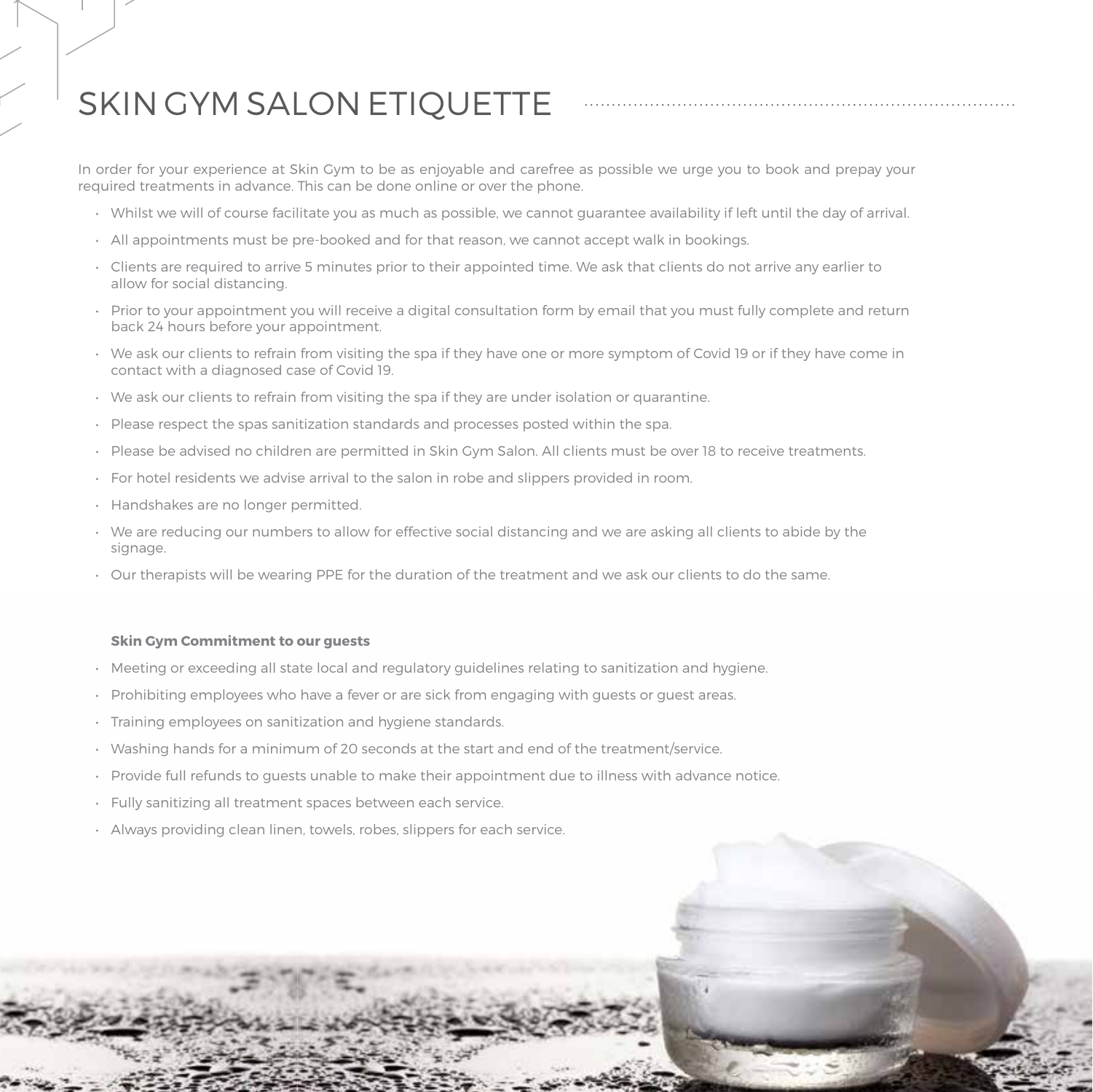# SKINGYM